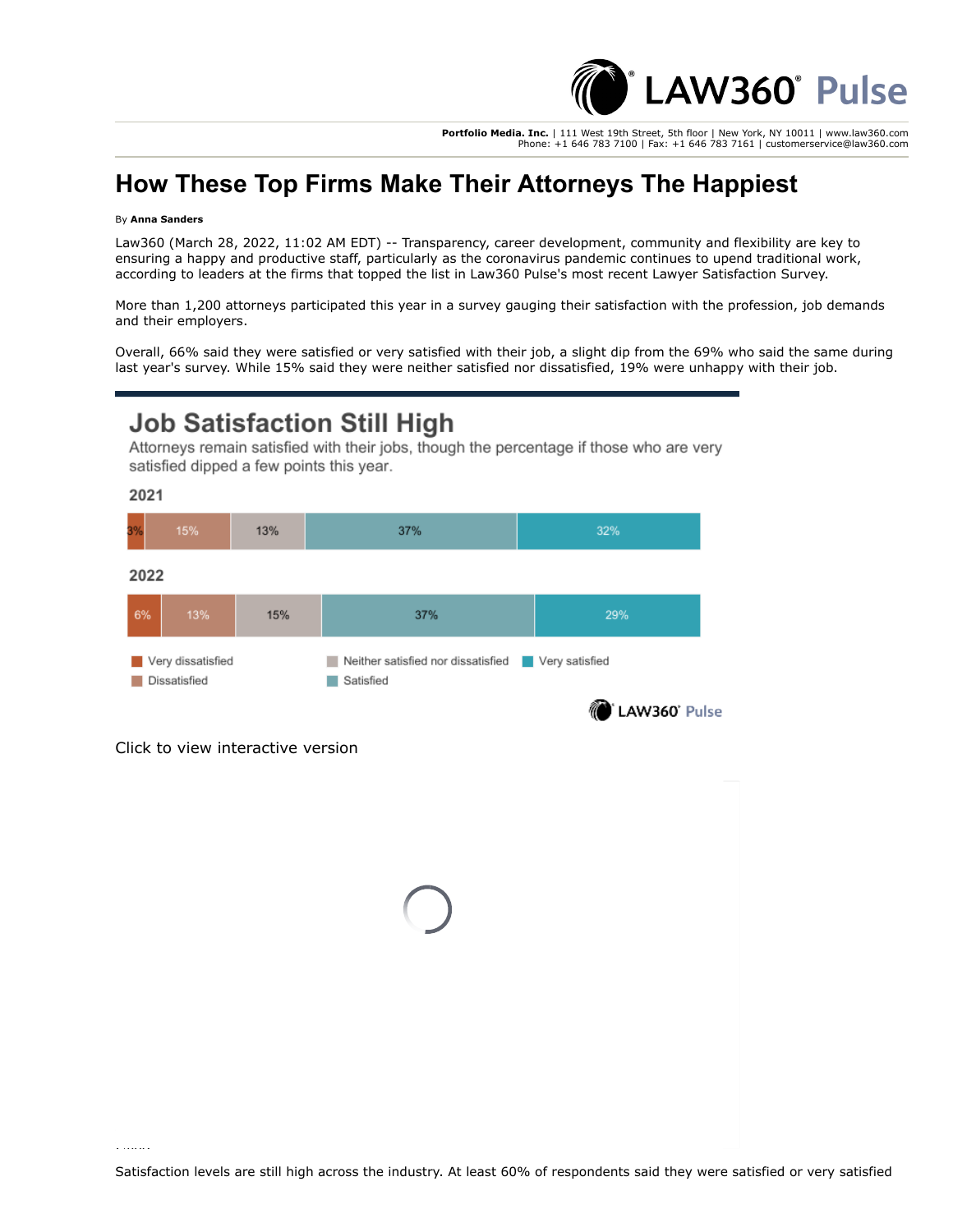with their compensation and billable hours, and 76% said the same about the collegiality and collaboration at their firms.

[Fisher Phillips](https://www.law360.com/firms/fisher-phillips) topped **[Law360 Pulse's list of firms](https://www.law360.com/articles/1474719)** where staff were happiest, according to an informal ranking based on average satisfaction levels for compensation, billable hours, collegiality, job advancement opportunities and the job overall. The ranking only includes law firms where at least four attorneys responded to the survey.

## **READ MORE**

- [The Law Firms That Keep Attorneys Happy](https://www.law360.com/pulse/articles/1474719)
- [Work Overload Isn't Going Away For Most BigLaw Attorneys](https://www.law360.com/pulse/articles/1472473)
- [Focus On Selling Hinders Attys' Opportunities To Advance](https://www.law360.com/pulse/articles/1474320)
- [Pay Bumps Could Hasten Loan Repayment, Widen Atty Divide](https://www.law360.com/pulse/articles/1476427)
- [What Attorneys Really Think About Their Profession](https://www.law360.com/pulse/articles/1476256)

"We have a tremendous atmosphere in our firm of transparency — partners really know what it takes to succeed in our law firm, they know what we're looking at in evaluating and rewarding them," Fisher Phillips chairman and managing partner Roger Quillen told Law360 Pulse. "We also have a reputation of being highly entrepreneurial and teaching that all the way down to the newest, lowest level, so our junior lawyers are encouraged to speak up and come forward with fresh ideas."

After Fisher Phillips, [WilmerHale](https://www.law360.com/firms/wilmerhale) came in second and business law firm [Honigman LLP](https://www.law360.com/firms/honigman-llp) took third place for the most satisfied workers in early 2022.

Honigman's chief human resources officer Jill Pace said in an email that the firm stresses diversity and inclusion, as well as community involvement through charity and pro bono work, to keep employees happy. The firm also has a free weekly mediation program and a platform called "Honigman RECOGNITION!" where birthdays and work milestones are celebrated and gifts can be exchanged.

The firm also provides all team members with customized summaries of their compensation and benefits to promote "high levels of participation, understanding and transparency."



**[Click here](https://assets.law360news.com/1476000/1476510/law360%20pulse%20lawyer%20satisfaction%20survey%202022.pdf)** to read Law360 Pulse's full Lawyer Satisfaction Survey report.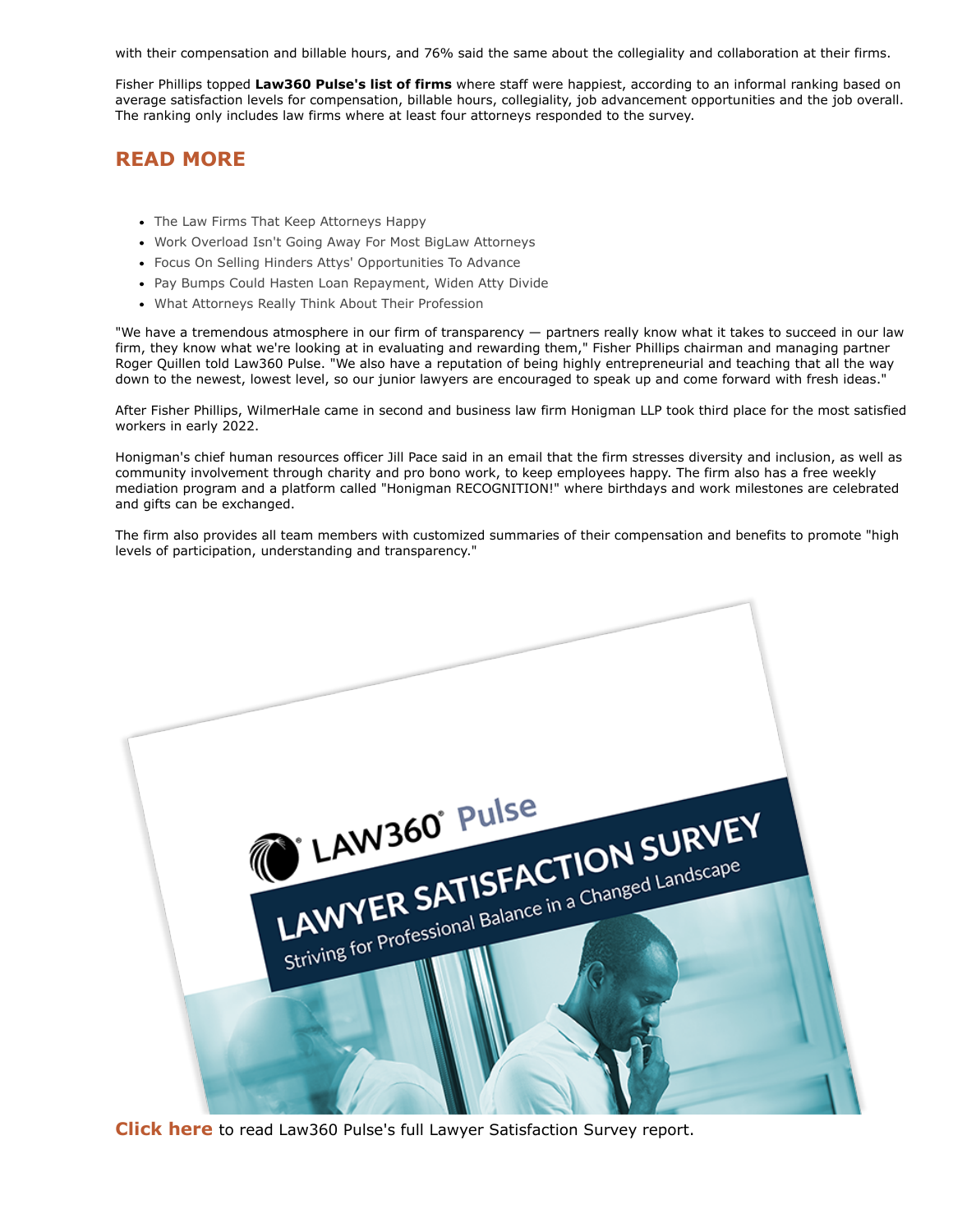"In an effort to ensure that we attract and retain high caliber talent, we continuously benchmark, obtain employee feedback, and perform market comparisons for our compensation and benefits programs," Pace said.

[Husch Blackwell LLP](https://www.law360.com/firms/husch-blackwell), [Latham & Watkins LLP](https://www.law360.com/firms/latham-watkins) and [Spencer Fane LLP](https://www.law360.com/firms/spencer-fane) tied for fourth, according to Law360 Pulse's ranking of [the firms with the most satisfied employees, followed by](https://www.law360.com/firms/saul-ewing) [Pillsbury Winthrop Shaw Pittman LL](https://www.law360.com/firms/pillsbury-winthrop)[P, D](https://www.law360.com/firms/saul-ewing)[ickinson Wright PLLC](https://www.law360.com/firms/dickinson-wright)[, Saul](https://www.law360.com/firms/saul-ewing) Ewing Arnstein & Lehr LLP and [McDermott Will & Emery LLP](https://www.law360.com/firms/mcdermott-will).

Pillsbury tries to have a "two-way communication" between firm leadership and employees, using surveys to give them "the voice and feeling like they've been heard," according to chief human resources officer Kathleen Pearson.

"Pillsbury has always had a culture that tries to ensure that our people understand what the thinking of the law firm is, what the strategy of the firm is, what the direction of it is, so that people can kind of get behind that common purpose," firmwide managing partner Ed Perron added.

McDermott chief people officer Teresa Clarke said the firm runs any new proposals by a committee of associates to get their feedback. McDermott also offers "mindfulness" credits toward billable hours and emphasizes career advancement, putting on more than 36 professional development programs in 2021 alone.

"We commit to investing in, training and developing you, creating networks and opportunities for you to pursue whatever your purpose and passion is, even if that might take you outside of the law firm world," Clarke said.

Saul Ewing has a chief talent officer and a director of professional development who works with attorneys of all levels. The firm even has a director of coaching and wellbeing who works with attorneys and staff solely "on themselves," said managing partner Jason St. John.

Saul Ewing has also prioritized listening to clients and attorneys in the two years since the pandemic began, according to St. John.

Last year Saul Ewing formed a working parents resource group that includes nonattorney staff. And Saul Ewing launched a "Saul-utions" challenge where staff collaborated on 88 ideas to better the firm, improve the lives of staff or bolster client service. The firm will soon vote on these proposals and hopes to implement as many of them as possible.

"For us the takeaway has been, 'people crave community,'" St. John said. "The greatest driver of dissatisfaction is people feeling like they're not listened to, and people feeling like they're not valued regardless of what their role is."

Latham & Watkins LLP partner Robin Hulshizer said leaders there encourage attorneys to thank staff and thinks the firm does an excellent job of ensuring all perspectives are heard.

"When there are hard decisions that have to be made, people feel like they have a voice," said Hulshizer, who participated in the survey. "We're definitely super flexible, and that is because of people sharing their concerns during the pandemic."

Fisher Phillips gave regional offices discretion over their response to the pandemic and actively worked with local leadership on how to keep people connected virtually.

"They allowed me as the regional managing partner to basically be responsive to the individual concerns and challenges that all of our lawyers and staff alike had to deal with," said Steven Nobil, Cleveland office managing partner. "Nobody has to wonder what we're doing or why we're doing it because the communication is incredible."

Husch Blackwell chief executive Paul Eberle said his firm also prioritizes transparency and flexibility amid the pandemic.

"We really let people pick the thing that works best for them, and also gave them the flexibility to change that if they needed it," Eberle said. "Trust and flexibility is really key to satisfaction."

Husch Blackwell partner Harvey Tettlebaum pointed to billable hour requirements that reasonably allow associates "to balance home and work life," along with the firm's subjective compensation process, 12 weeks paid maternity leave and "culture of collegiality."

"The firm is constantly seeking feedback and suggestions from staff, which it allows to be provided anonymously," said Tettlebaum, who also participated in the survey. "I have been with Husch Blackwell 42 years and would not even think about leaving, although I have had many opportunities to do so."

Fisher Phillips' own compensation system uses a shared credit approach that is intended to provide incentives to attorneys at any level.

"Every time you are asked to work on another lawyer's client, it is an opportunity to increase the credit you receive not for doing that work, but for developing a relationship with the client," said Ed Harold, regional managing partner of the firm's New Orleans office.

The Fisher Phillips system also encourages partners to involve junior attorneys in client matters because they won't lose their credit even if an associate becomes a client's go-to lawyer, according to Harold.

"The lack of an economic downside to the partner prevents some of the practices that diminish younger lawyer satisfaction, such as not being allowed to speak directly to a client or not getting the opportunity to work with one client enough to